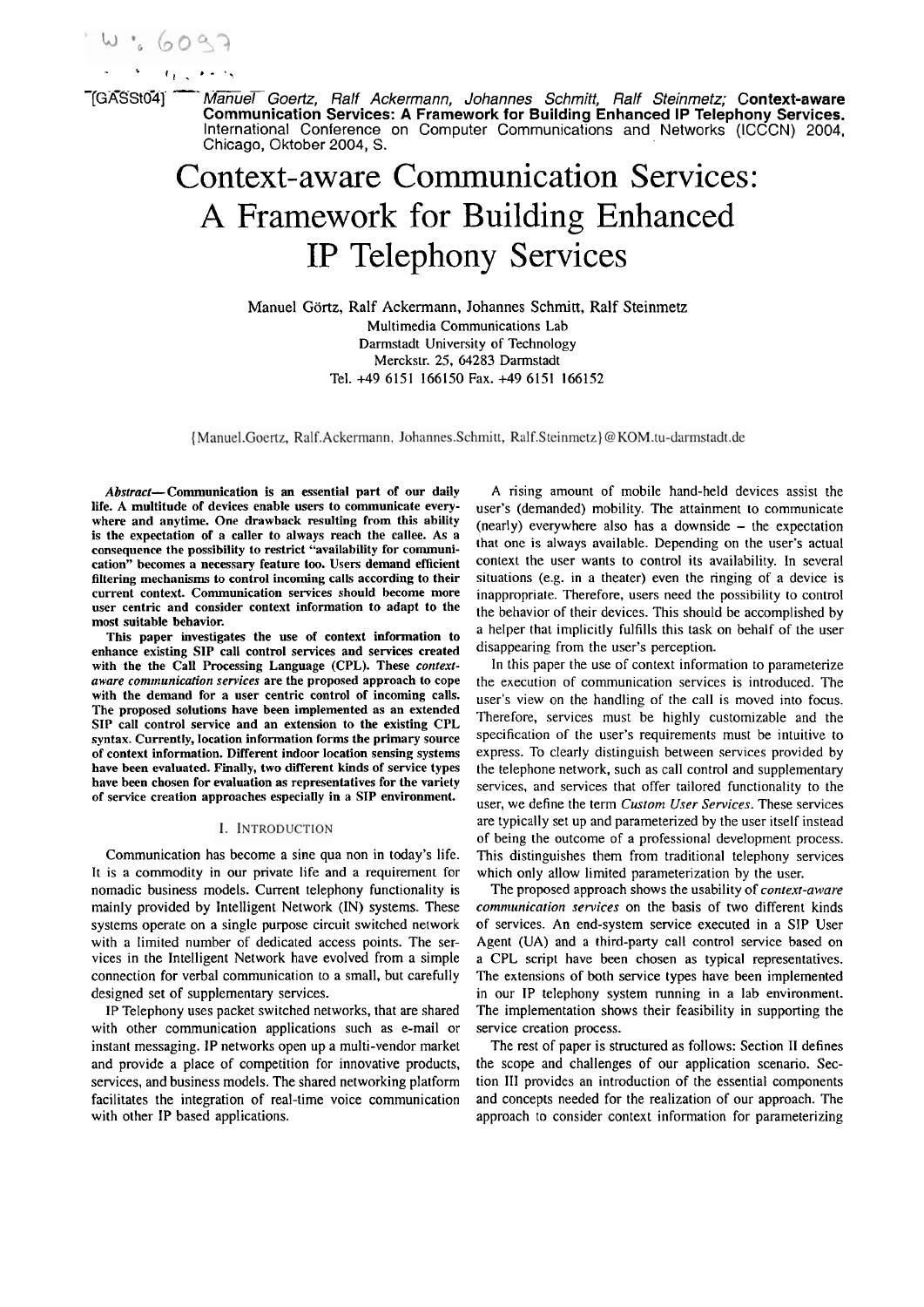communication services as well as architectural and implementation issues of the system and the prototype are described in Section IV. The paper is concluded with a Summary and an outlook in Section V.

# **11.** INVESTIGATED ENVIRONMENT AND SCOPE

Communication theory provides insights on the properties of human face-to-face communication. It states that context information is an essential part of communication [1]. A specific context is built during each conversation to resolve ambiguities. Additionally, the communication between humans always happens in a specific situation and a particular environment - a certain context. Currently, no comprehensive technical means to use context information to enhance communication processes exist.

The scenario depicted in Figure 1 provides an intuitive example of a context-aware communication service. The purpose of the servicc is to support the controlling of incoming calls by *filtering*. The *callee* in this situation attends a meeting. During the meeting the callee does not want to be disturbed by any incoming calls. The only exceptions are calls from the project leader, an important customer and calls related to some sort of (personal) emergency. All other calls should be diverted to a colleague who does not attend the meeting. This behavior should only be active while the callee is in the meeting.



Fig. 1. Context-aware Call Diversion

The user decides to transfer this policy into a service that provides the required functionalities. The call diversion service is the basic service to achieve this goal. Currently this service can only be attributed by the three conditions unconditional, **busy,** and no-reply. The approach described in this paper extends the condition parameters to satisfy the user's needs to handle the shown scenario. The call diversion services needs to be parametrized by the addresses of the incoming calls and by the context the user is in at the mornent of the call. If the conditions are met the call is diverted to the callee. Othenvise the call will be passed through to the specified colleague.

Automated detection of the actual context is essential for offering context-aware services to the user. The switching of the context does not have to be performed by the User itself. Only this way it can actually disappear from the perception of the user This is a major requirement and a distinction to the profiles used in current mobile phones.

It seems that the detection of the location is sufficient to determine the user's context. Location is a primary context information and gives a good indication about the user's situation [2]. However, it often does not provide enough infor-

mation to resolve possible ambiguities. Context information is a superset of the location inforrnation.

The scenario shown in Figure 1 might relate to a farewell party of colleagues. In another case the callee who listened in the meeting has changed its role and became a speaker. In the latter case the handling described is not valid anymore. It is in general inappropriate to acccpt calls as a speaker. However, during a farewell party taking place in the meeting room calls can be routed to the callee.

## *A. Relared Work*

Considering context information for human-to-human communication has not been investigated to its full extend. However, the work on a location based call transfer service at ORL [3] can be seen as an early archetype. The application is limited to just one service and to only one kind of context information - the location. Active Badges have been used to track the user 's location here.

#### 111. BASIC CONCEPTS

The concepts of sewices and context are introduced in this section. Definitions are given to form a common understanding, because both terrns exist in different areas and notations.

#### *A. Communication Services*

In this paper a generic model for services is introduced. The principle concept is to model services as a black box containing functionality that manipulates incoming and outgoing signaling and media streams. Such a model is also proposed in the Distributed Feature Composition (DFC) architecture **[4].** It is used to show the evolution from communication services.

I) *Evolution of Services in Telephone Nerworks:* In the traditional telephony system (POTS) the service functionality might be seen as just a piece of wire connecting the incoming and the outgoing signaling and media streams. This kind of service abstraction is depicted in Figure 2(a) and is typically called *basic call.* The interaction with the user is limited to ring tones and the ability to accept the call by going on-hook or off-hook.

The Intelligent Network (IN) provides *call conrrol services*  such as call forwarding, call transfer or call completion. The users typically subscribe to these supplementary services. A model for this service is shown in Figure 2(b). The individual services shown an on/off behavior. The user has to explicitly enable or disable them. Some additional information is often provided to the user with the help of small displays that many ISDN phones have.

The current generation of mobile phones provides mechanisms to support the user in controlling incoming calls and personalizing the device. The enforcement of the service is hinted in Figure 2(c). *Profiles* form a container for individual Settings can typically be activated for a certain situation. *Caller groups* allow to associate addresses to specific groups. An incoming call from an address within such a group can e.g. be indicated by a defined ring tone.

Even though there is quite a considerable amount of services that are recently evolving they all have one thing in common.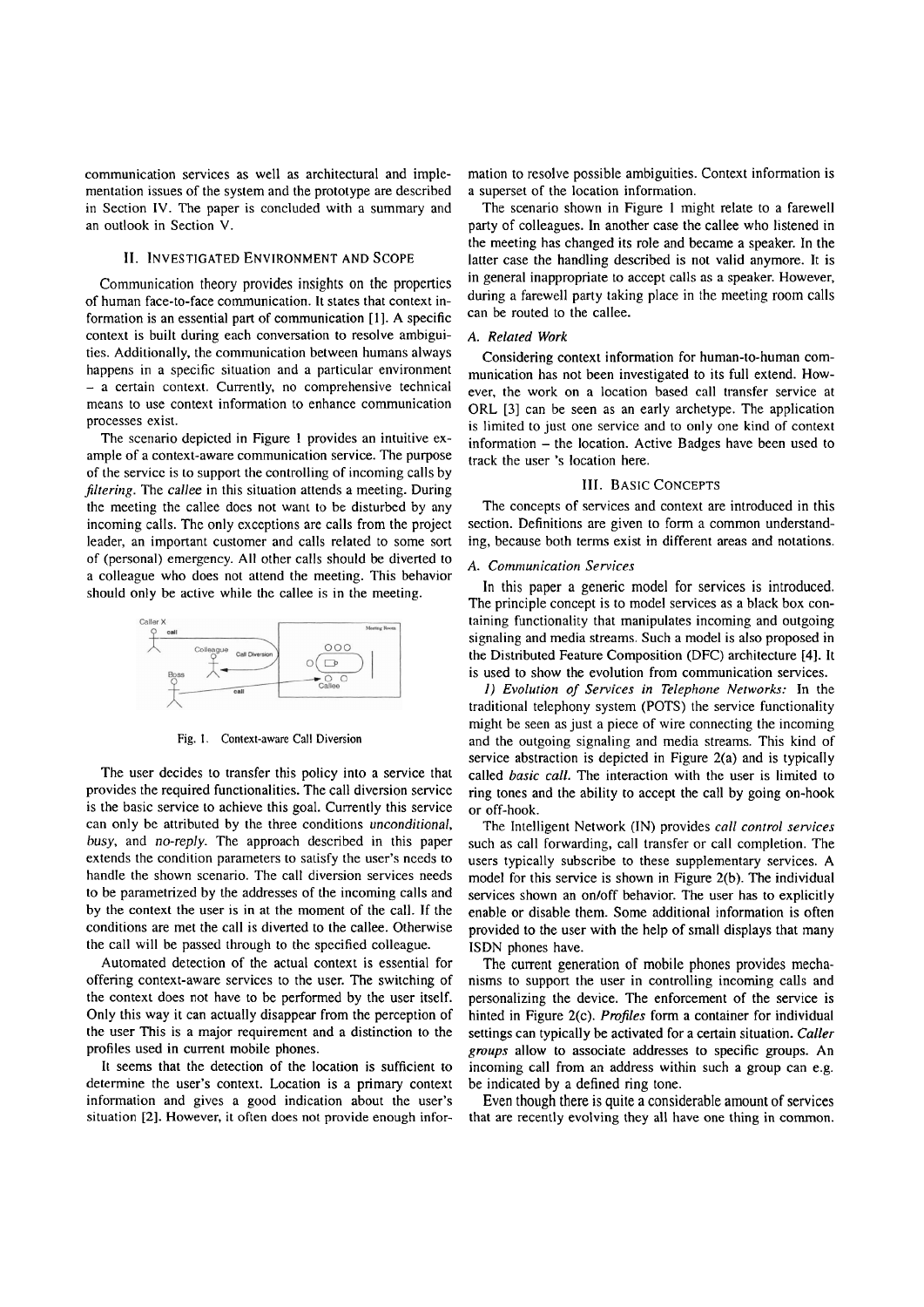

**Fig. 2. Evolution of Communicaiion Services** 

The user has to explicitly active and deactivate the services and is rather restricted in parameterizing them. Moreover, the services have only a small amount of control functionalities.

IP Telephony is a promising platform for the integration of services from different application areas. Most notably, application known from the lnternet such as web, mail or instant messaging can be named here. The common IP platform eases the integration. Additionally, CPL provides a comprehensive mechanisms to create Custom User Services especially for IP Telephony Systems using SIP.

*2) Ca11 Processing Language:* The Call Processing Language (CPL) primarily addresses service parameterizations by untrusted developers or users [5]. CPL is strictly formalized and uses a decision graph technique. A Directed Acyclic Graph (DAG) is used to descnbe the control flows. This allows methods for analyzing worst-case paths and a guarantee for a well-defined termination. CPL has no variables, loops, or the ability to execute external programs.

#### *B. Context*

Context awareness is an enabling technology to build helpers for user. They are meant to disappear from the user's perception. This allows to create new classes of services.

I) *Context DeJinition:* Most people have a general idea about what context is. However, there are diverse (and often vague) notions about what the term actually describes. In the area of Artifical Intelligence (AI) contexts are abstract objects in a domain and Statements can be made "about" them *[6].* Contexts are often *rich* objects like situations and cannot cannot be completely described. The main question of *whar context is* cannot be answered as a result of a unique conclusion. Instead, various notions of context each for its application will be found useful [7]. Throughout this paper the following definition of context adapted from [8] is used:

*Context* is any information that can be used to characterize the situation of a subject and its interaction with optional objects. Objects are persons, places, or applications considered relevant to the subject.

The combination of several context values provides a very powerful mechanism to determine the current situation. Location, entity activity and time are typical context sources and are forming the *primary context*. Knowledge of the current location and time together with a user's calendar provides a good estimation of the user's current social situation. It is preferable that the user's context is detected automatically and used as an implicit input to the parametrization of services.

2) *Context Usage:* The utilization of context information requires several processing steps. These are the phases of *acquisition, synthesis, dissemination and use.* The principle procedure is shown in Figure 3.



**Fig. 3. The Context Cycle** 

The automatic context acquisition is a prerequisite in order to capture real world situations. This phase is characterized by the usage of a multitude of sensors. Sensors are used to capture the characteristics of the physical world.

*A sensor* is a device that perceives a physical property. It transmits the result to a measurement. A sensor maps the value of some environmental attribute to a quantitative measurement.

Two types of sensors can be distinguished **[2].** *Physical sensors* are electronic components that measure physical parameters in the environment. Information gathered from a host process (e.g. current time, GSM cell, etc.) are considered as *logical sensors.* The sensor *S* is a time dependent function  $S: t \rightarrow X$  that provide the system with a set of values (scalars, vectors, or symbolic values) which give a description of the context at that time **[9]. A** single output of a sensor might not produce sufficient information. *Sensor Fusion* is the combination of sensory data or data derived from sensory data such that the resulting information is in some sense better than would be possible when these sources were used individually.

The context synthesis process assesses significant features of the context. This process uses the sensor information as an input and creates an abstract representation of the captured situation. Finally, the context information has to be disseminated to a receptor which stores or uses the information. The proposed approach describes the whole process fiom the context acquisition to the use of context information to parametrize communication services.

# **IV. APPROACH**

The observations on the behavior of human communication and the evolution of communication services lead to the approach to propose context-aware communication services.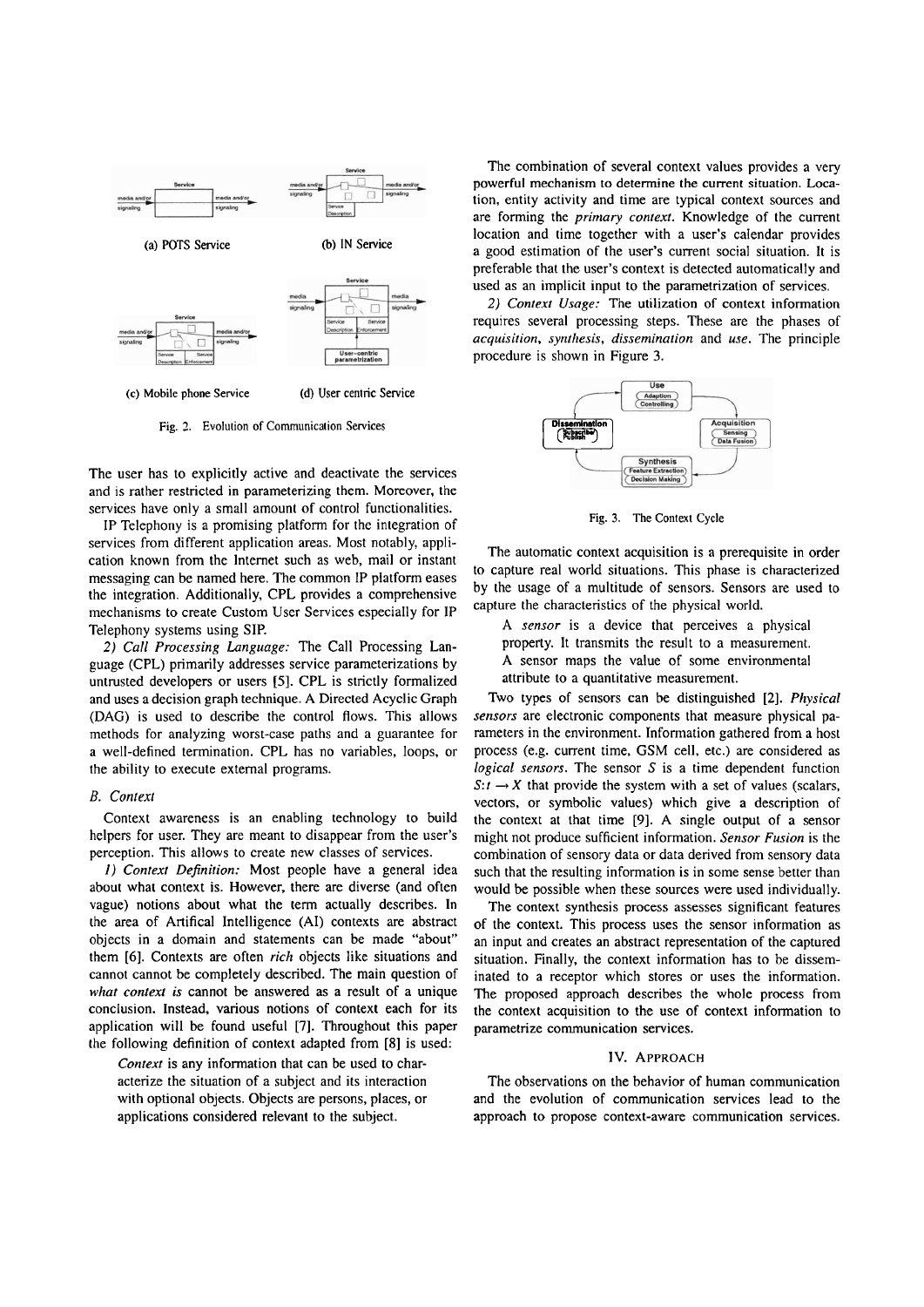This section gives a theoretical model on these services as well as information obtained from implementation and evaluation.

# *A. Context-aware Communication Services*

Context-aware communication services are meant to actually provide the functionalities that satisfy the demands described by the motivation example in Figure 1. The introduced service model is extended by the application of context information. The extended model is shown in Figure 4. The context progress block is subdivided into the functionalities context acquisition and context synthesis.



**Fig. 4. Model of a Coniext-aware Communicaiion Service** 

The context information must be acquired from the environment using sensors as described. In the context synthesis process sensor data and additional information is processed to determine the most likely context. Techniques like sensor fusion or voting are used in this process. The context notion is transmitted to the service execution process. In the service enforcement block the context information is used to influence the execution of the service functionality according to a specified behavior.

Two concrete approaches to provide communication services are proposed in this paper. One approach targets at mobile devices with communication facilities. This can be a PDA with a SIP or H.323 soft client [10] or a next generation UMTS mobile phone using SIP. The second proposal utilizes a 3rd-party call control concept with a proxy server. This proxy server acts on behalf of the User, e.g. if the User is not available. Additionally, ihe proposed extensions are also useful for extending the Language for End System Services (LESS) an XML-based scripting language [l I].

The approach proposed in this paper exemplarily shows solutions for both types of services. The standard call diversion service has been extended with a new condition attribute. The extension give the service the ability to take context information into account. The execution of the call diversion can be based on this condition. The divertion of an incoming call can also be handled by a third-party call control component. A server component which is able to execute CPL scripts was chosen. The CPL language semantic was enhanced by new tags. These tags allow the user to specify in which contexts the CPL action is to be executed. Both extension have been implemented in our IP Telephony environment.

#### *B. Context-aware Communication System*

The approach has been used to design a prototype setup. The principle setup is shown for a server and a client using a Context Server. Both examples are chosen because they represent typical application setups. Figure *5* depicts a thirdparty call control scenario. It includes the Feature Server hosting the users' CPL scripts. On an incoming call the according CPL script is executed and the necessary context information is queried from the Context Server.



Fig. 5. The Feature Server communicates with the Context Server

In another scenario the Context Server is required by a SIP User Agent. The provided context information is used by the service process itself. The user has to configure the service via the command line with a SIP User Agent. Figure *6* depicts this use case.



**Fig. 6. A User Agent Queries the Context Server for Informaiion** 

*I) Contexr Server as an Integration Component:* The *Context Server* serves as an integration component and is shown in Figure 7. The context information sources on the left side, transmit their data to the server. The mode of the transmissions depends on the capabilities of the sensor. Additionally, operation properties such as the update frequency or bandwidth constrains, require a suitable communication strategy.

Several devices, such as Bluetooth sender, RFIIR-Badges or icalendar-compliant applications act as potential context information sources. The variety of devices allows to support intrinsic and extrinsic context acquisition. The low-level information sources such as temperature or light sensors are encapsulated by *virtual sensors* (VS). These provide an abstraction to the vendor specific data type and communication. Each source should possess self-describing abilities, which are realized by a Web Service Description Language (WSDL) description. To be interoperable the data will be encoded in an extended Presence Information Data Formal (PIDF) Syntax [12].

At present the Simple Object Access Protocol (SOAP) [13] provides the common transport mechanism between the individual components. Currently, the SOAP messages are transported over HTTP, but other transport mechanisms like jabber [14] can be used in the future. Four different transport types, such as request/response or notification are available.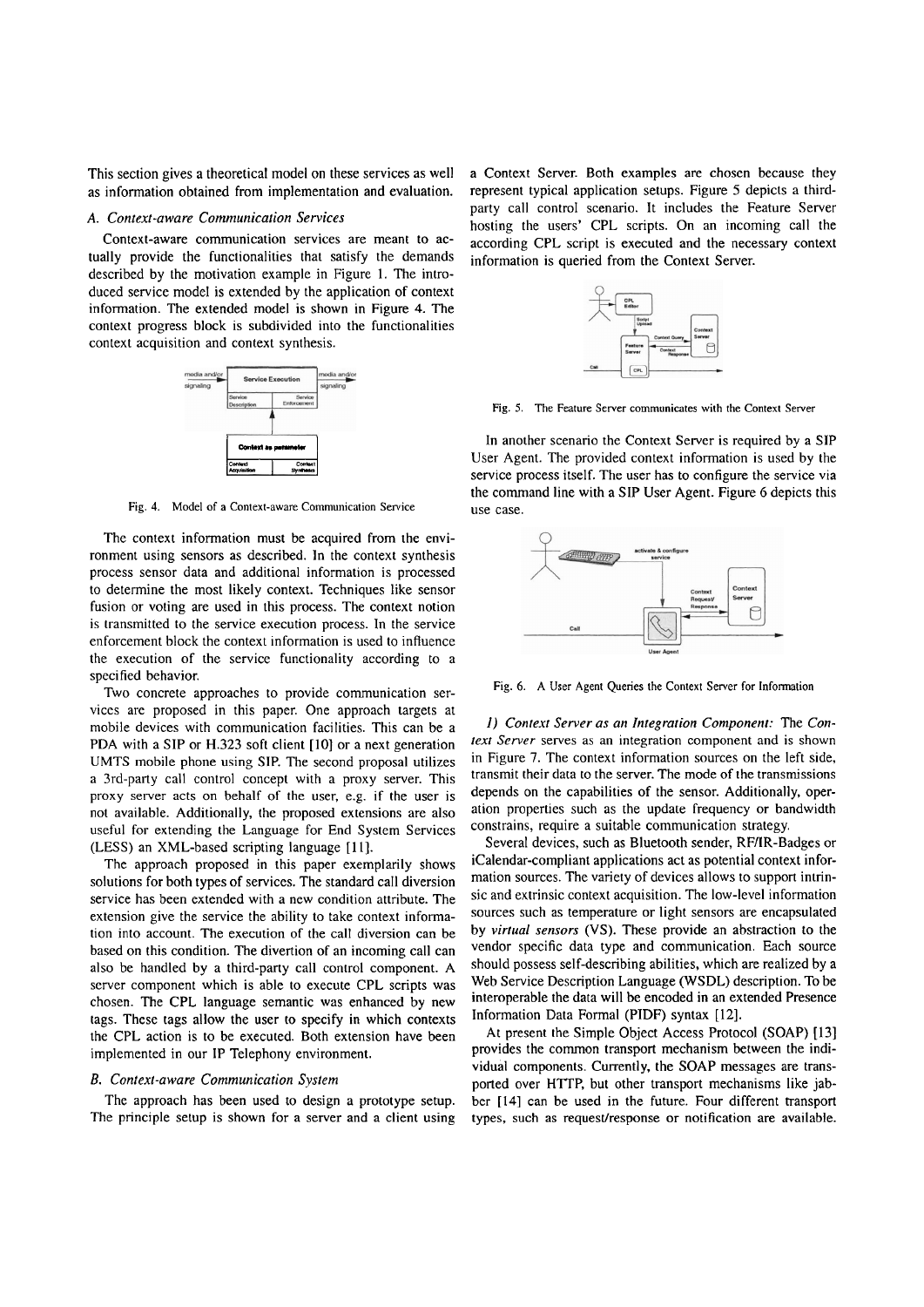

**Fig. 7. A Coniexi-aware Communication Service System Using a Multitude of Context Informaiion Sources** 

Additionally, SOAP support is available for various programming languages and many different operating systems. Alternatively, other interprocess communication mechanism can be utilized as well.

*2) Context Acquisition using lndoor Location Sensing und Calendar entries:* The described system concentrates on 10 cation as a primary context information. Additionally. entries from an iCal-compliant calendar application are used as well. However, the system in principle is not limited to these two types of context information. Location sensing was restricted to indoor usage. Several indoor location sensing systems exist. The Active Badges system [3] is considered as the pioneer work in this area. The badges comrnunicate with their infrastmcture via infra-red (IR) transrnissions.

Different indoor location sensing systems have been built and evaluated to show the feasibility of such approaches. The chosen approaches reflect the necessity to underline the applicability for different kind of end devices. A location sensing application based on a **lEEE** 802.11 Wireless LAN infrastmcture was implemented following the core ideas of RADAR [15]. A room-scale accuracy can be achieved by comparing the measured values with a before prepared signal strength map. The evaluation [16] resulted in a detection rate of approximately 85% if three or more Access Points (APs) are visible for the measuring device. The rate drops to roughly 60% if only two APs were detected. A PDA mnning Linux and patched drivers for the WLAN cards were used as the prototype device. A similar approach was undertaken using a Bluetooth environment [17]. The location is determined by comparing the 48 bit ids of the BT access points with a lookuptable containing the corresponding symbolic location information for every identifier. An advantage of both approaches is that they use commodity wireless network technologies existing already in most office-like environments. Device such as PDAs and notebooks are often equipped with WLAN and Bluetooth interfaces. Therefore, no additional hardware cost for location sensing on the client side arise.

Both approaches provide primanly location sensing information on a room scale. **A** commercially available location sensing system [I81 with infra-red tags and badges was installed to allow a more fine grain detection of positions. The tags have been placed near selected positions, such as a

presentation wall. This information is useful to decide wether the person is listening to a talk or presenting it.

## C. *Exrending CPL for Context Usage*

The proposed goal is the extension of the existing CPL Syntax. The extension allows to consider the user's context. New CPL tags had to be developed which uses the context as a condition for switching between different behaviors. We have inserted new CPL tags for high-level contexts such as <AtHome>, **<Working>** or **<Travel>.** The CPL execution process queries for the actual context. A Context Server as described above is a possible source for this information. The query can be a SQL Statement for the database or a Web Service request messaging using SOAP.



**Fig. 8. Sequence of the Coniexi Query in the CPL-Engine** 

New operators have been added to the existing CPL engine of the Vocal architecture. Figure 8 shows the sequence of operations for a context query. Two operators are of particular interest. The *query-operator* sends the query to the database mnning on the Context Server. Additionally, there is a *result-Operator* which evaluates the result. The result-operator will fork to the according next states. To handle timeouts a waitstate has been inserted between the query-operator and the result-operator. The wait-state is active until the result-operator receives the result from an extemal data source. During this time the wait-state calls the proxy-operator. This operator can be used to signal messages e.g. **100Trying** to the caller to give a feedback that the process is still running. The result-operator will call the next matching state after receiving the result.

I) *CPL Engine:* The Vocal IP Telephony system has already some implemented features such as call blocking, call screening or call forwarding. These basic-features can be easily controlled by the web interface. The CPL engine allows extensions to add new functionality. The according tags have to be specified for the existing XML-DTD of CPL. This specifications allow the verification of CPL scripts.

Figure 9 depicts the initialization process of the Feature Server. Existing DTD files are automatically parsed on startup of the Feature Server by the *FeatureBuilder* component. For each user an individual file exist. The builder process creates the necessary state machines for each user. The individual state machines are kept in memory and are linked to a predefined port number.

2) *Extension of the CPL Engine:* A small set CPL tags is defined in the core specification. These tags allow to